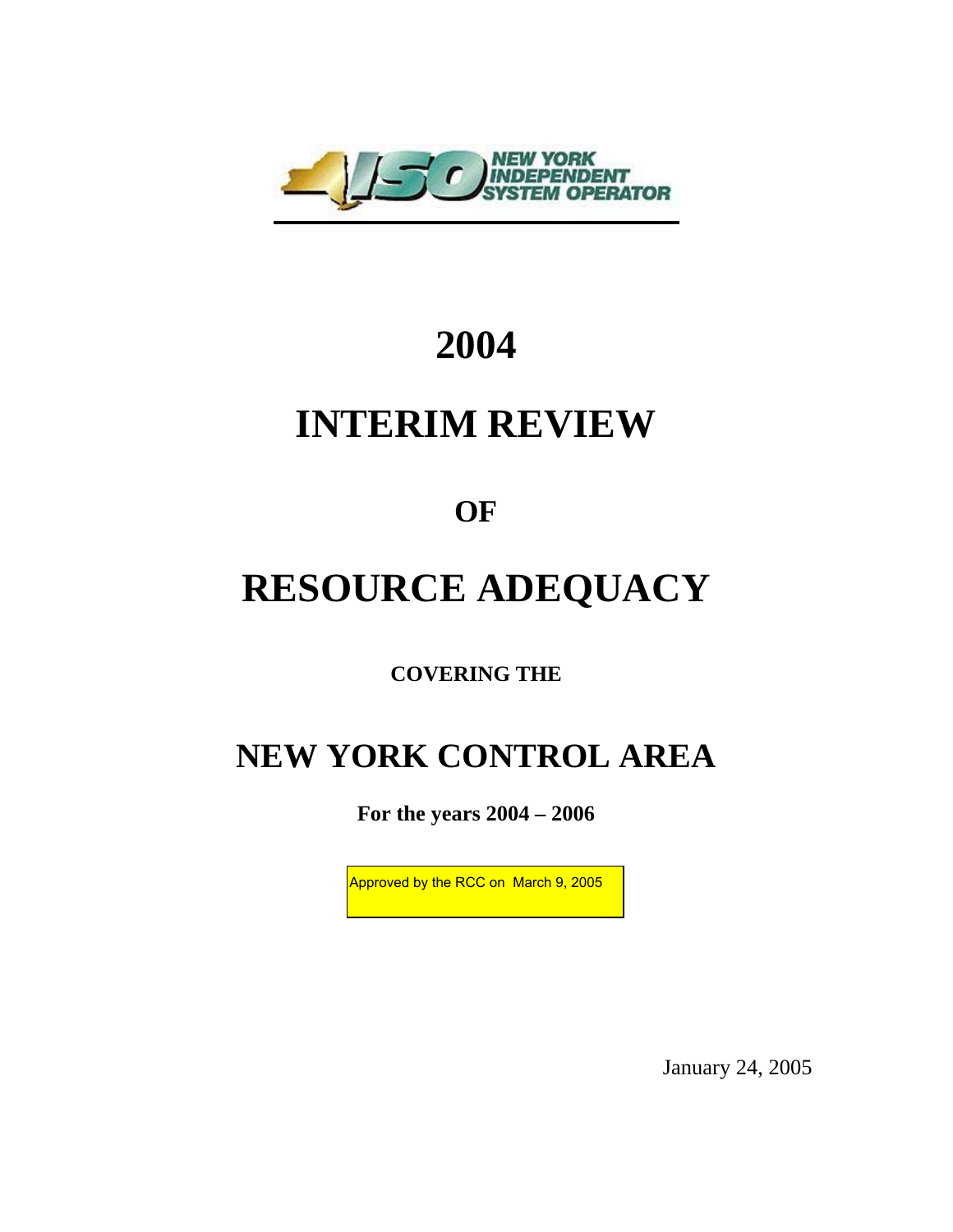#### **EXECUTIVE SUMMARY**

This is New York Independent System Operator's (NYISO) 2004 Annual Interim Assessment of its 2002 Triennial Review of Resource Adequacy (2002 Triennial Review). The 2002 review was a triennial assessment covering the years 2002 through 2006. The 2004 review highlights any changes occurring since the 2002 assessment and covers the period 2004 through 2006. These reviews are conducted to comply with the Reliability Assessment Program established by the Northeast Power Coordinating Council (NPCC). They follow the resource adequacy review guidelines as outlined in the NPCC B-8 Document "Guidelines for Area Review of Resource Adequacy".

Results of this interim assessment show that the New York Control Area (NYCA) will comply with the NPCC resource adequacy reliability criterion under the Base and High Load Forecasts.

The New York Control Area has locational ICAP requirements for the Long Island (LI) and New York City (NYC) zones established by the NYISO. Existing and planned capacity is sufficient to meet LI's current 99% locational requirement and NYC's current 80% locational requirement over the period.

#### **INTRODUCTION**

This is the second update of the New York's 2002 Triennial Review of Resource Adequacy. The 2002 Triennial Review was approved in November 2002.

#### **ASSUMPTION CHANGES**

#### **Resources**

<u>.</u>

The 2002 Triennial Review assumed a total of 920 MW cumulative new capacity additions by the year 2004. As of August 2004, 1,341 MW of new resources have materialized above the 37,100 MW identified in the 2002 Triennial Review. Plants currently under construction<sup>1</sup> will bring that number to 2,851 MW by the summer of 2005.

To be consistent with studies conducted for the New York State Reliability Council (NYSRC), firm purchases are not included as a resource for this assessment. In the

<sup>&</sup>lt;sup>1</sup> Plants are deemed under construction if they have signed interconnection agreements in place and project work continues. A description of the additions and retirements can be found on page 22 of the analysis "New York Control Area Installed Capacity Requirements, For the Period May 2005 through April 2006, Technical Study Report" available on the nysrc.org website.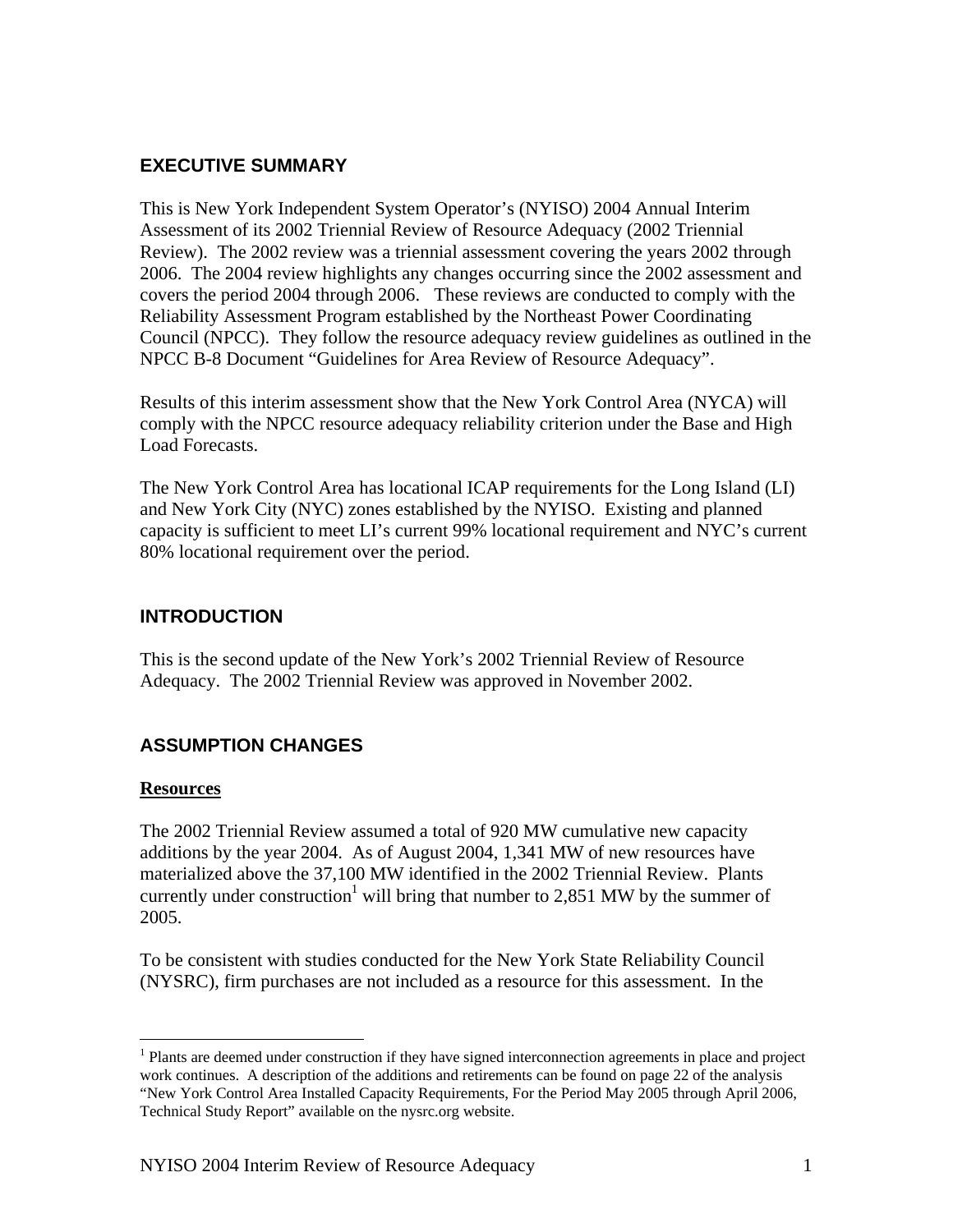summer of 2004, for example, there were over 2,000 MW of external Installed Capacity (ICAP) purchases accepted into the NYCA market.

The installed capacity comparisons between the 2002 Review and this Interim Review are shown in the following summary table. This table does not include any projections of Special Case Resources (SCR's). For 2005, the projection of SCR's is 975 MW.

| Year | <b>2002 Triennial Review</b> | <b>2004 Interim Review</b> | <b>Difference</b> |
|------|------------------------------|----------------------------|-------------------|
|      | (MW)                         | (MW)                       | (MW)              |
| 2003 | 37,420                       | $38,111^{2}$               | $+691$            |
| 2004 | 38,020                       | 38,441                     | $+424$            |
| 2005 | 38,020                       | 39,951                     | $+1931$           |
| 2006 | 38,020                       | 39,785                     | $+1765$           |

#### **Table 1. Installed Capacity Comparison**

#### **Load**

Table 2 compares the NYCA Base and High Load Forecasts used in this assessment with those used in the 2002 Triennial Review. As shown in the table, the annual peak loads used in the 2004 Interim Review is higher than the corresponding values used in the 2002 Triennial Review. The difference is mainly due to the result of the updated load forecast parameters used for the forecast process, including both economy and weather. In addition, the NYISO has changed the load shape used from the 1995 load shape to the 2002 load shape reflecting recent trend analysis<sup>3</sup>.

| Table 2. Reference Peak Load Forecast Comparison |  |  |  |  |  |  |
|--------------------------------------------------|--|--|--|--|--|--|
|--------------------------------------------------|--|--|--|--|--|--|

|      | <b>Base Case Load Forecast</b> |                    | <b>High Load Forecast</b> |                    |  |
|------|--------------------------------|--------------------|---------------------------|--------------------|--|
| Year | 2002 Triennial                 | 2004 Interim       | 2002 Triennial            | 2004 Interim       |  |
|      | <b>Review (MW)</b>             | <b>Review (MW)</b> | <b>Review (MW)</b>        | <b>Review (MW)</b> |  |
| 2003 | 31,053                         | $31,430*$          | 31,581                    | N/A                |  |
| 2004 | 31,408                         | $31,440**$         | 32,042                    | 31,900             |  |
| 2005 | 31,755                         | 32,320             | 32,458                    | 32,530             |  |
| 2006 | 32,086                         | 32,770             | 32,857                    | 33,100             |  |

\*Actual 2003 summer peak reconstituted to account for load reduction programs \*\*This is the weather-normalized peak of the 6/9/04 peak of 28,433 MW

<sup>&</sup>lt;sup>2</sup> Total Summer capacity as indicated in "New York Independent System Operator's 2004 Load and Capacity Data" book, also known as the 'Gold Book'

 $3$  For a description of this analysis, see "New York Control Area Installed Capacity Requirements, For the Period May 2004 through April 2005, Technical Study Report" available on the nysrc.org website.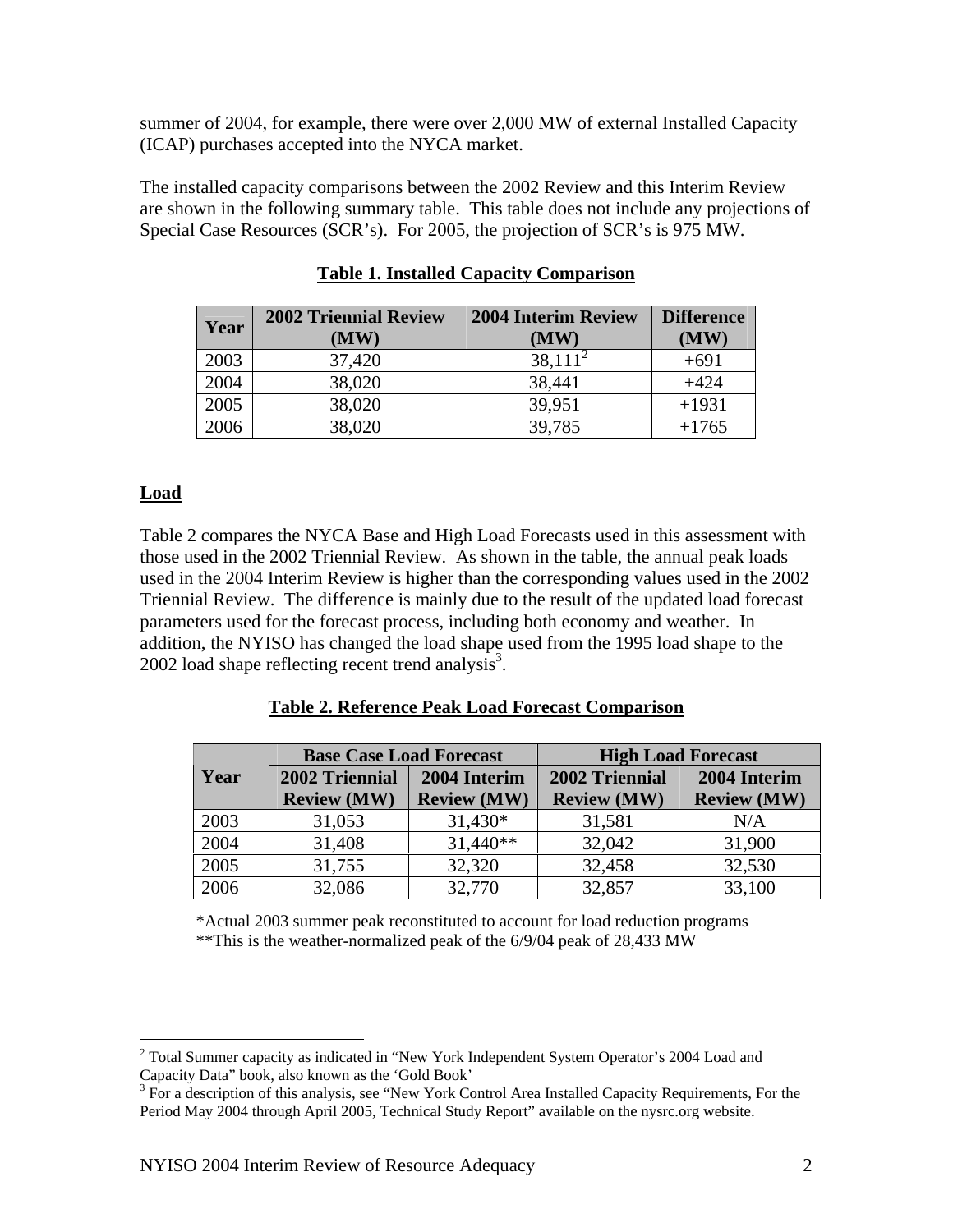#### **Interface Ties**

The sub-area representation modeled in this 2004 Interim Review has been modified when compared to the 2002 Triennial Review. The Multi-Area Reliability Simulation (MARS) software now has the ability to model closed interfaces by establishing transfer limits for groups of interfaces. This eliminated the need to include the "Dummy Areas" in the model topology to represent closed interfaces. There were also several minor changes to the internal tie limits<sup>4</sup>. These changes had no effect on the Loss of Load Expectation (LOLE). Ties to Control Areas outside of NYCA were not changed for this assessment.

#### **Unit Availability**

The 2002 Triennial Review used ten years as the historic basis for establishing the Equivalent Forced Outage Rates (EFOR) in the model. Starting in 2004, a five-year historic basis was adopted. Table 3 shows the differences in the EFOR modeled.

| <b>Location</b> | 2002 Triennial<br><b>Review</b> $(\%)$ | 2004 Interim<br><b>Review</b> $(\%)$ |
|-----------------|----------------------------------------|--------------------------------------|
| Upstate zones   | 10.1                                   | 7.2                                  |
| NYC zone        | 10.4                                   | 6.5                                  |
| LI zone         | 5.9                                    | 5.6                                  |
| <b>NYCA</b>     | 9.6                                    |                                      |

**Table 3. EFOR for 2002 and 2004 Reviews**

#### **Fuel Supply Diversity**

 $\overline{a}$ 

The NYISO currently enjoys the benefits of a diverse fuel supply for its capacity resources. Future resources, however, are projected to be fueled primarily by natural gas. Despite an increase in dependency on Natural Gas as a fuel source, those units in critical areas, such as New York City, are required to have a back up fuel supply available. Further, since the NYCA is a summer peaking Area and the availability of Gas supply is adequate during the summer months, the NYISO does not foresee shortages or potential interruptions as problematic over this study period. A joint task force between NYISO, the NYPSC, and NYSERDA (Gas Adequacy Task Force) has been formed to study this issue. Any impacts identified will be included as they become available.

<sup>&</sup>lt;sup>4</sup> A description of these changes can be found on pages 32-33 of the analysis "New York Control Area Installed Capacity Requirements, For the Period May 2005 through April 2006, Technical Study Report" available on the nysrc.org website.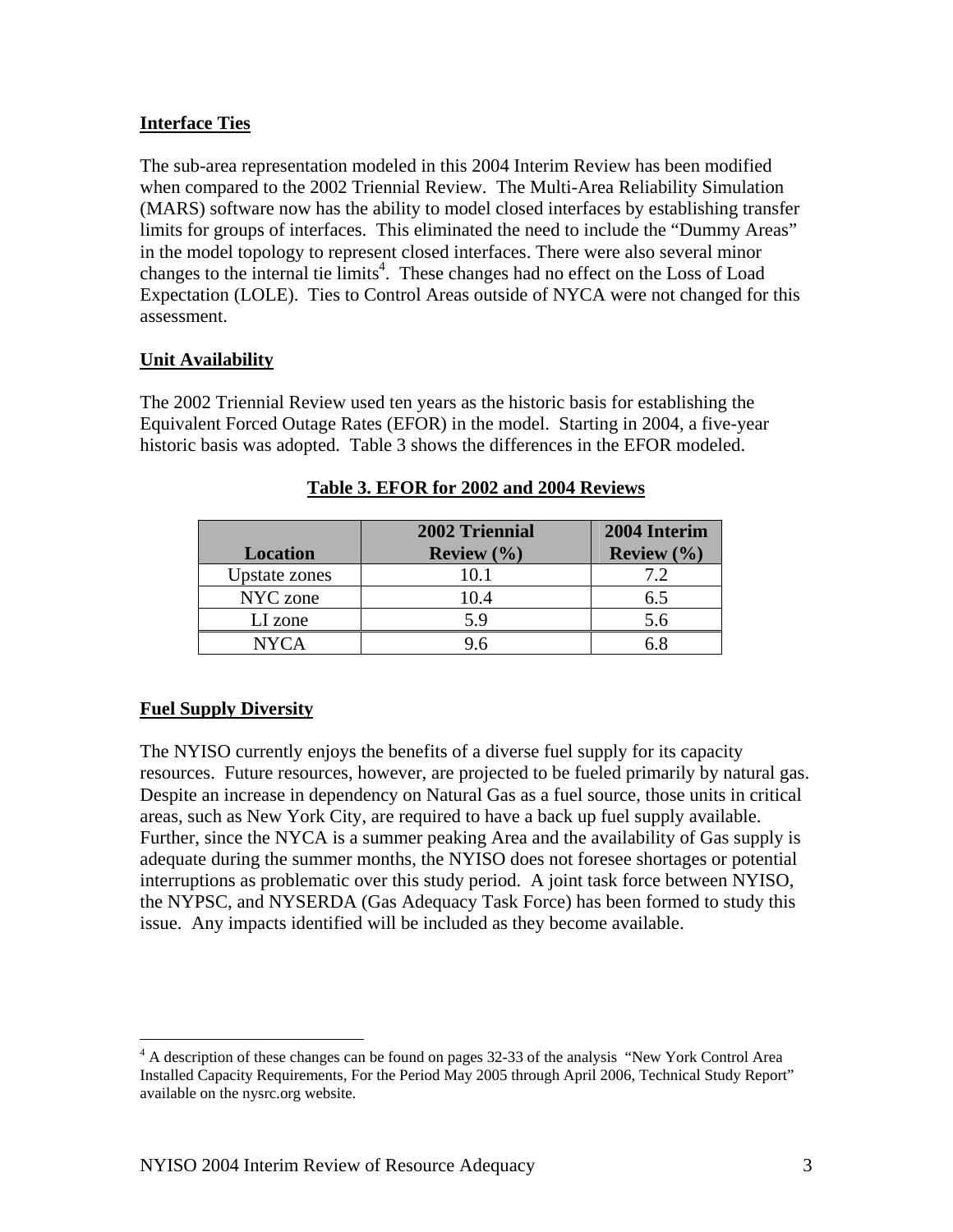#### **New Market Rules**

Effective June 1, 2003 the NYISO replaced its monthly Capacity Deficiency Auction with a monthly Spot Market Auction based on three FERC-approved Demand Curves developed by market participants. These Demand Curves are designed to ensure that the minimum reliability requirements in New York City, Long Island and the overall NYCA Installed Reserve Margin (IRM) would be met by increasing the amount of capacity resources purchased to levels above the minimum NYCA Requirements established by the NYSRC and providing an additional incentive for new supply resources to enter the market in advance of increased demand requirements. Instituting this change resulted in installed capacity reserve margins of over 25% for the summers of 2003 and 2004.

#### **Locational Requirements**

Locational requirements are set annually by the NYISO and currently exist at 80% for NYC and 99% for Long Island. If the requirements were to continue at the existing levels, NYC and LI would meet its requirements, over the period, with planned and existing resources (see results section).

#### **RESULTS AND CONTINGENCY PLAN**

Table 4 summarizes the NYCA system Loss of Load Expectation (LOLE) results for various scenarios. It indicates that the NYCA is in compliance with the NPCC criterion under both the Base and High Load Forecast cases.

|      | <b>Base Case Load Forecast</b> |              | <b>High Load Forecast</b> |              |  |
|------|--------------------------------|--------------|---------------------------|--------------|--|
| Year | 2002 Triennial                 | 2004 Interim | 2002 Triennial            | 2004 Interim |  |
|      | (Days/Year)                    | (Days/Year)  | (Days/Year)               | (Days/Year)  |  |
| 2004 | 0.003                          | 0.014        | 0.010                     | 0.015        |  |
| 2005 | 0.008                          | 0.006        | 0.021                     | 0.008        |  |
| 2006 | 0 017                          | 0.013        | 0.043                     | 0.018        |  |

#### **Table 4. LOLE under Base and High Load Forecasts**